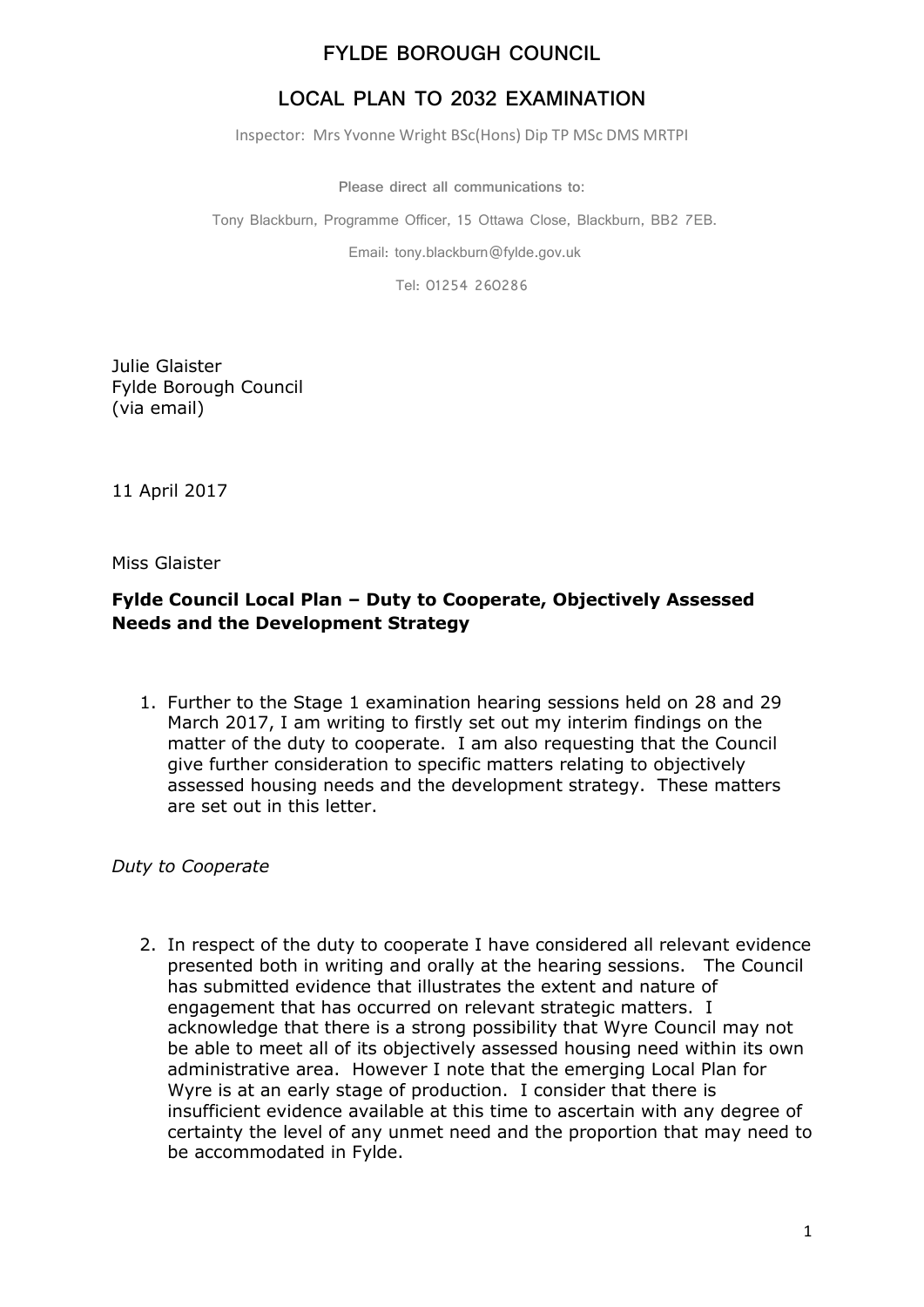# **LOCAL PLAN TO 2032 EXAMINATION**

Inspector: Mrs Yvonne Wright BSc(Hons) Dip TP MSc DMS MRTPI

**Please direct all communications to:**

Tony Blackburn, Programme Officer, 15 Ottawa Close, Blackburn, BB2 7EB.

Email: tony.blackburn@fylde.gov.uk

Tel: 01254 260286

- 3. I therefore consider that, when viewed in the context of what has been realistic and achievable, the engagement and cooperation that has taken place has maximised effectiveness in the preparation of the plan. Overall, therefore, the evidence before me at this point indicates that Fylde Council has met the statutory duty to cooperate as set out under Sections 20 and 33A of the Planning and Compulsory Purchase Act 2004.
- 4. I am not inviting any responses on this finding. My full reasoning will be set out in my report on legal compliance and soundness. Consequently, my intention is that the examination should now move on to the Stage 2 hearing sessions.

*Objectively Assessed Housing Needs (OAHN)*

- 5. Notwithstanding my interim findings on the duty to cooperate, paragraphs 1.24-1.28 of the plan do not provide a clear commitment as to the specific action the Council will take in relation to meeting any unmet OAHN from Wyre Council. The Council should therefore consider what commitments would be necessary to ensure the plan would be effective in this regard. Any potential modification to the plan should be set out in writing.
- 6. It is clear that the SHMA (2013) and its two addendums (2014 and 2015) have not used the most up-to-date population and household projections that are now available. In response to my initial questions to the Council and my Stage 1 Matters, Issues and Questions (MIQs) on OAHN, the Council submitted additional evidence including a sense check and update to the SHMA demographic projections (EL2.025b(ii) and EL1.011) which included reference to the 2014-based population and household projections. However the latter document EL1.011 was provided the day before the hearings were opened and so there was insufficient time for me or the representors to reasonably digest its contents prior to the hearings.
- 7. Notwithstanding this additional evidence it is still unclear to me what implications, if any, the ONS 2014-based sub-national population projections and the 2014-based sub-national household projections have on the OAHN for Fylde. Consequently I would be most grateful if the Council could provide further clarity on this matter. This should be in the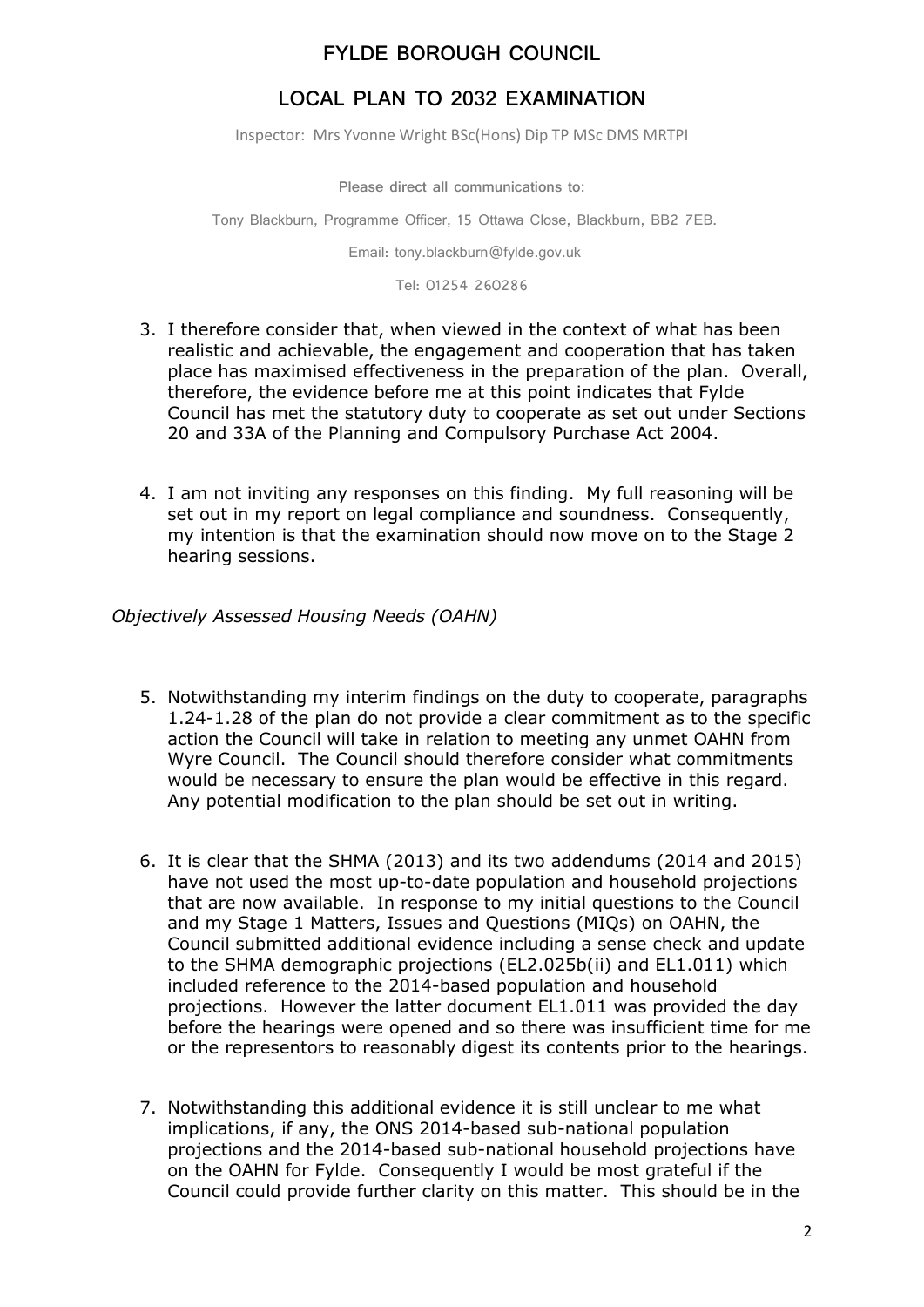## **LOCAL PLAN TO 2032 EXAMINATION**

Inspector: Mrs Yvonne Wright BSc(Hons) Dip TP MSc DMS MRTPI

**Please direct all communications to:**

Tony Blackburn, Programme Officer, 15 Ottawa Close, Blackburn, BB2 7EB.

Email: tony.blackburn@fylde.gov.uk

Tel: 01254 260286

form of a paper which sets out the 2014-based assessments using relevant scenarios (including economic) and takes account of all reasonable adjustments and uplifts as referred to in previous demographic evidence. It should also include an explanation as to what the implications of this are for the OAHN, including meeting affordable housing needs.

#### *Development Strategy*

- 8. Local Plan Policy DLF1 defines the development strategy for the Borough. It sets out a minimum number of new homes and a minimum amount of new employment land to be developed during the Plan period. It identifies four strategic locations (Lytham and St Annes; Fylde-Blackpool Periphery; Warton; and Kirkham and Wesham) and states that development of the strategic sites at these locations is key to ensuring that the development strategy within the Plan is achieved.
- 9. However the policy does not effectively set out the development strategy as it does not specify the amount of new dwellings proposed at each location, nor does it define what a strategic site is. Whilst Table 2 within the supporting text on page 41 of the Plan sets out the distribution of development within the Borough by referring to housing numbers at each location, this is not set out within the policy. Table 2 is also very specific numerically and refers to total rather than minimum housing numbers.
- 10.Furthermore, Policy DLF1 does not clearly define the difference between non-strategic development sites and non-strategic sites as referred to under sections headed 'Non-strategic locations' and 'Windfalls and small sites allowances'.
- 11.The Council should therefore consider what modifications would be necessary for Policy DLF1 to make it effective.

#### *Next Steps*

- 12.I would be most grateful if the Council could provide a written response on these matters by 1700 on Wednesday 3 May 2017.
- 13.Following this I am proposing to proceed to Stage 2 of the examination which will include consideration and discussion of the matters raised on